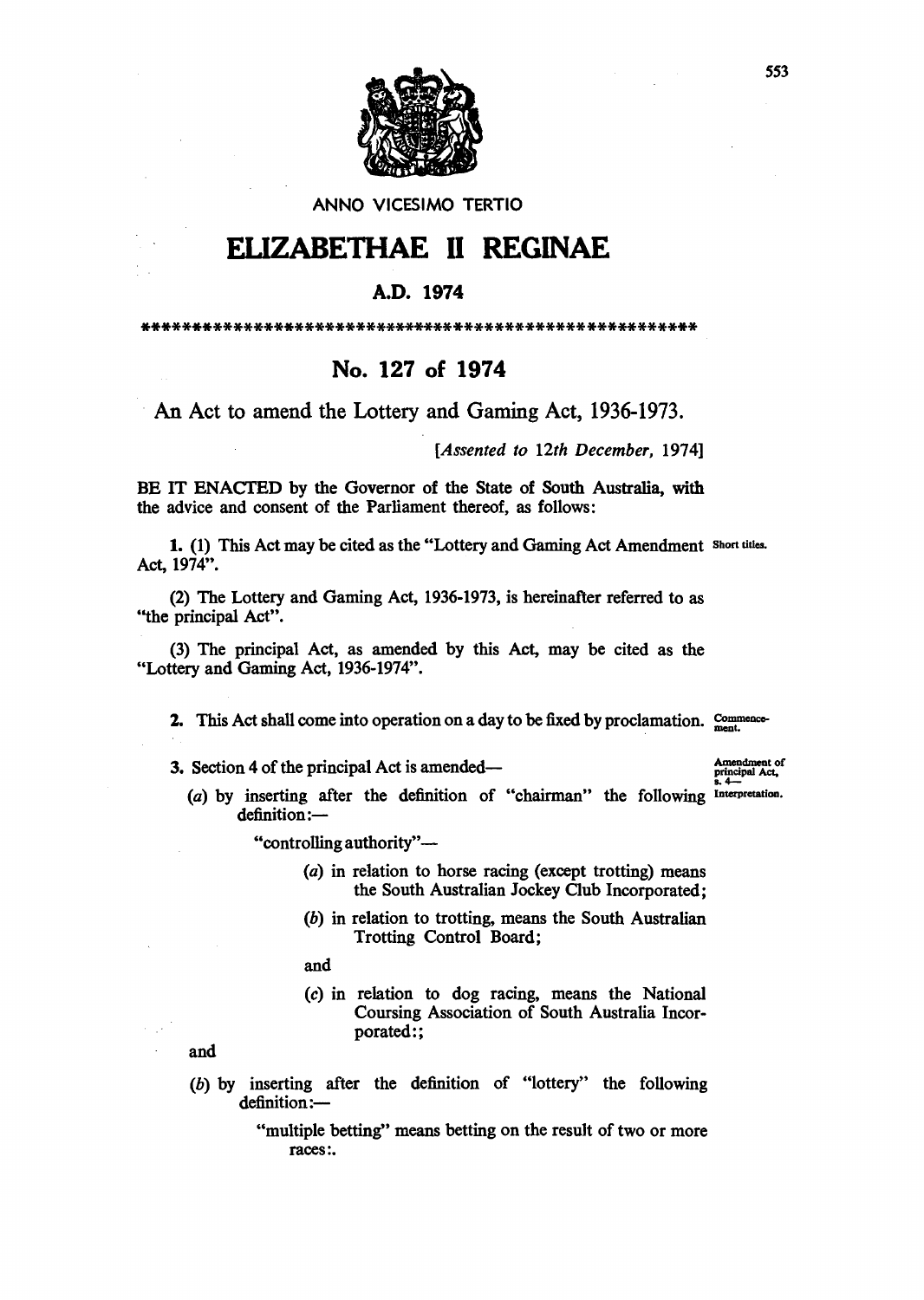Amendment of  $\frac{1}{2}$ Modo of dealing with<br>moneys paid<br>into totalizator<br>used by a club. 4. Section 28 of the principal Act is amended-

- (a) by striking out paragraphs (a) and (aa) of subsection (1) and inserting in lieu thereof the following paragraph:-
	- (a) shall deduct (for the purpose of being dealt with in accordance with this section)-
		- (i) fourteen per centum of the moneys invested on the totalizator at any race meeting (not being moneys invested in respect of multiple betting);
		- (ii) sixteen per centum of moneys invested on the totalizator in respect of multiple betting known as a double;
		- and
		- (iii) seventeen and a half per centum of moneys invested on the totalizator in respect of any other form of multiple betting,

(but this paragraph does not apply to moneys invested on off-course totalizator betting conducted by the Totalizator Agency Board or moneys transferred to the club pursuant to section 15a of this Act);;

- (b) by striking out from subsection (5) the passage "paragraph (a) or paragraph (aa) of";
- (c) by striking out from subsection (9) the passage "shall be paid by the club within six months after the date of the meeting at which such fractions accrued. to such charitable purposes and in such amounts as the committee of the club. with the approval of the Chief Secretary, thinks fit" and inserting in lieu thereof the passage "shall be paid to the Racecourses Development Board, or if the controlling authority approves, may be retained by the club";
- $(d)$  by striking out from paragraph  $(a)$  of subsection (11) the passage "paragraphs (a) and (aa) of";
- and
- (e) by striking out from paragraph  $(b)$  of subsection  $(11)$  the passage "paragraph (aa) of subsection (1) of this section" and inserting in lieu thereof the passage "subsection (1) of this section in respect of multiple betting".

Amendment of<br>principal Act,<br>s. 31n-Application of invested with<br>the Board.

- 5. Section 31n of the principal Act is amended-
	- (a) by striking out paragraphs (a) and (aa) of subsection (1) and inserting in lieu thereof the following paragraph: $-$ 
		- $(a)$  shall-
			- (i) deduct fourteen per centum of the moneys invested with the Board (unless the moneys are invested in respect of multiple betting);
			- (ii) where the moneys are invested in respect of multiple betting known as a double, deduct sixteen per centum of those moneys;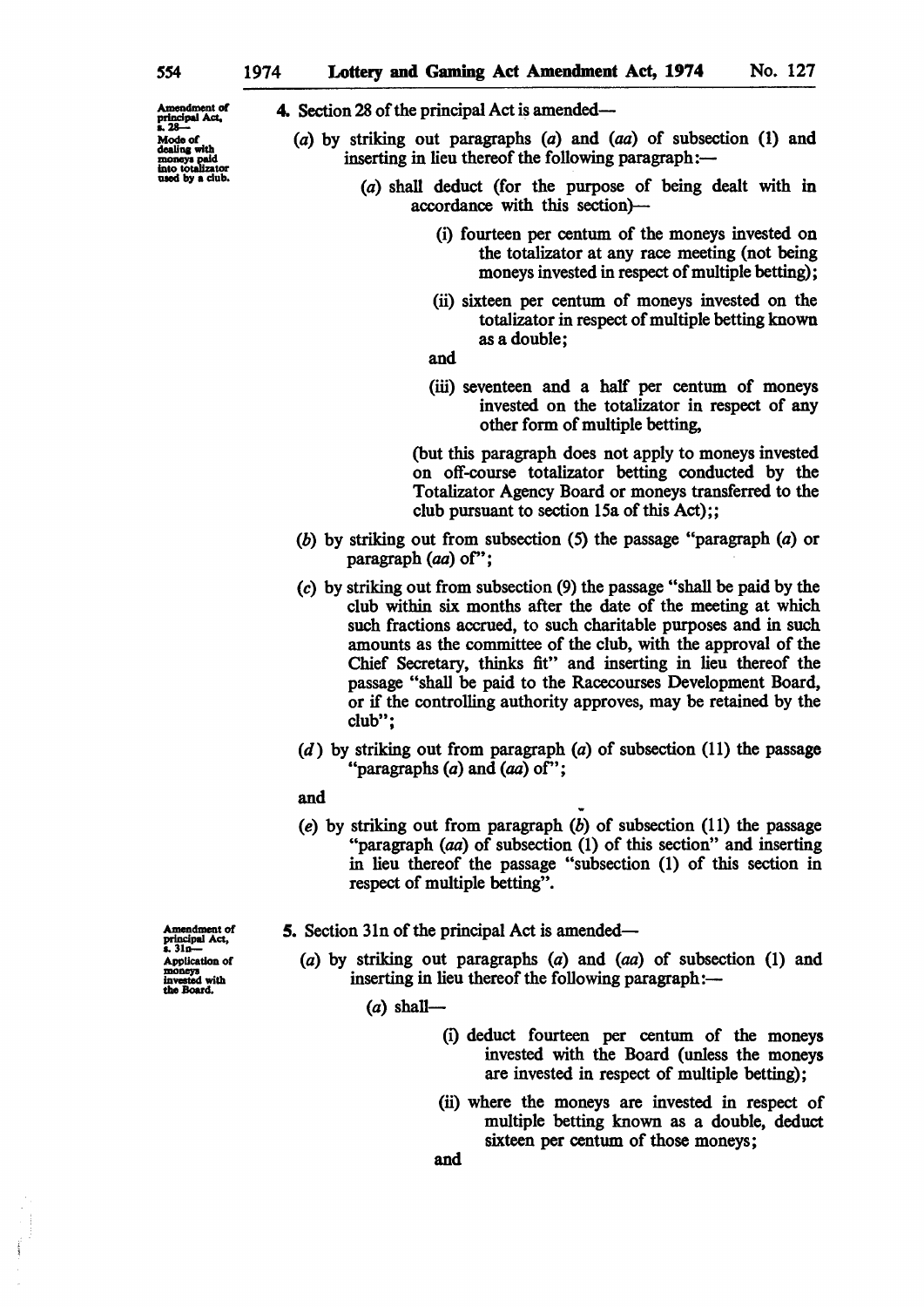(iii) where the moneys are invested in any other form of multiple betting, deduct seventeen and a half per centum of those moneys;;

and

(b) by striking out from subsection (4) the passage "paragraph (a) or paragraph *(aa)* of".

6. Section 31p of the principal Act is amended— $\frac{1}{\text{Area of } \text{Area of } \text{Area of } \text{Area of } \text{Area of } \text{Area of } \text{Area of } \text{Area of } \text{Area of } \text{Area of } \text{Area of } \text{Area of } \text{Area of } \text{Area of } \text{Area of } \text{Area of } \text{Area of } \text{Area of } \text{Area of } \text{Area of } \text{Area of } \text{Area of } \text{Area of } \text{Area of } \text{Area of } \text{Area of } \text{Area of } \text{Area of }$ 

- (a) by striking out from subsection (1) the passage "paragraph (a) or  $\frac{D \text{ is possal of}}{2 \text{ mod } n}$  $\frac{1}{2}$   $\frac{1}{2}$   $\frac{1}{2}$   $\frac{1}{2}$   $\frac{1}{2}$   $\frac{1}{2}$   $\frac{1}{2}$   $\frac{1}{2}$   $\frac{1}{2}$   $\frac{1}{2}$   $\frac{1}{2}$   $\frac{1}{2}$   $\frac{1}{2}$   $\frac{1}{2}$   $\frac{1}{2}$   $\frac{1}{2}$   $\frac{1}{2}$   $\frac{1}{2}$   $\frac{1}{2}$   $\frac{1}{2}$   $\frac{1}{2}$   $\frac{1}{2}$
- (b) by striking out from paragraph  $(a)$  of subsection (1) the passage the Board. "paragraph *(aa)* of that subsection" and inserting in lieu thereof the passage "that subsection in respect of multiple betting";

and

(c) by inserting after subsection  $(3)$  the following subsection:-

(4) The controlling authority in relation to horse racing (except trotting) in allocating moneys received by it under paragraph  $(d)$  of subsection  $(l)$  of this section to country racing clubs for the administration and promotion of horse racing shall have regard to payments made to country racing clubs by the Betting Control Board prior to the commencement of the Lottery and Gaming Act Amendment Act, 1974.

7. Section 40 of the principal Act is amended by striking out subsection (1)  $\frac{\text{Anendment of}}{\text{invariant Act}}$ <br>inserting in lieu thereof the following subsection: and inserting in lieu thereof the following subsection: $\frac{a}{x}$ 

commission on

(1) Every bookmaker shall, not later than  $3$  p.m. on each Thursday  $_{\text{returns.}}^{\text{best and}}$ in every week, pay to the Board by way of commission on bets made with him on events decided during the week that ended at midnight on the preceding Saturday, the following amounts:-

- (a) in respect of bets made with him on any racecourse or coursing ground in the metropolitan area or in any registered premises-
	- (i) on events held within this State-an amount equivalent to 2 per centum of all moneys paid or payable to him in respect of all those bets;
	- (ii) on events held outside the State-an amount equivalent to 2·6 per centum of all moneys paid or payable to him in respect of all those bets;
- (b) in respect of bets made with him on racecourses or coursing grounds outside the metropolitan area-
	- (i) on events held within this State-an amount equivalent to 1·8 per centum of all moneys paid or payable to him in respect of all those bets;
	- (ii) on events held outside this State-an amount equivalent to 2·4 per centum of all moneys paid or payable to him in respect of all those bets.

555

principal Act,<br>s. 31p-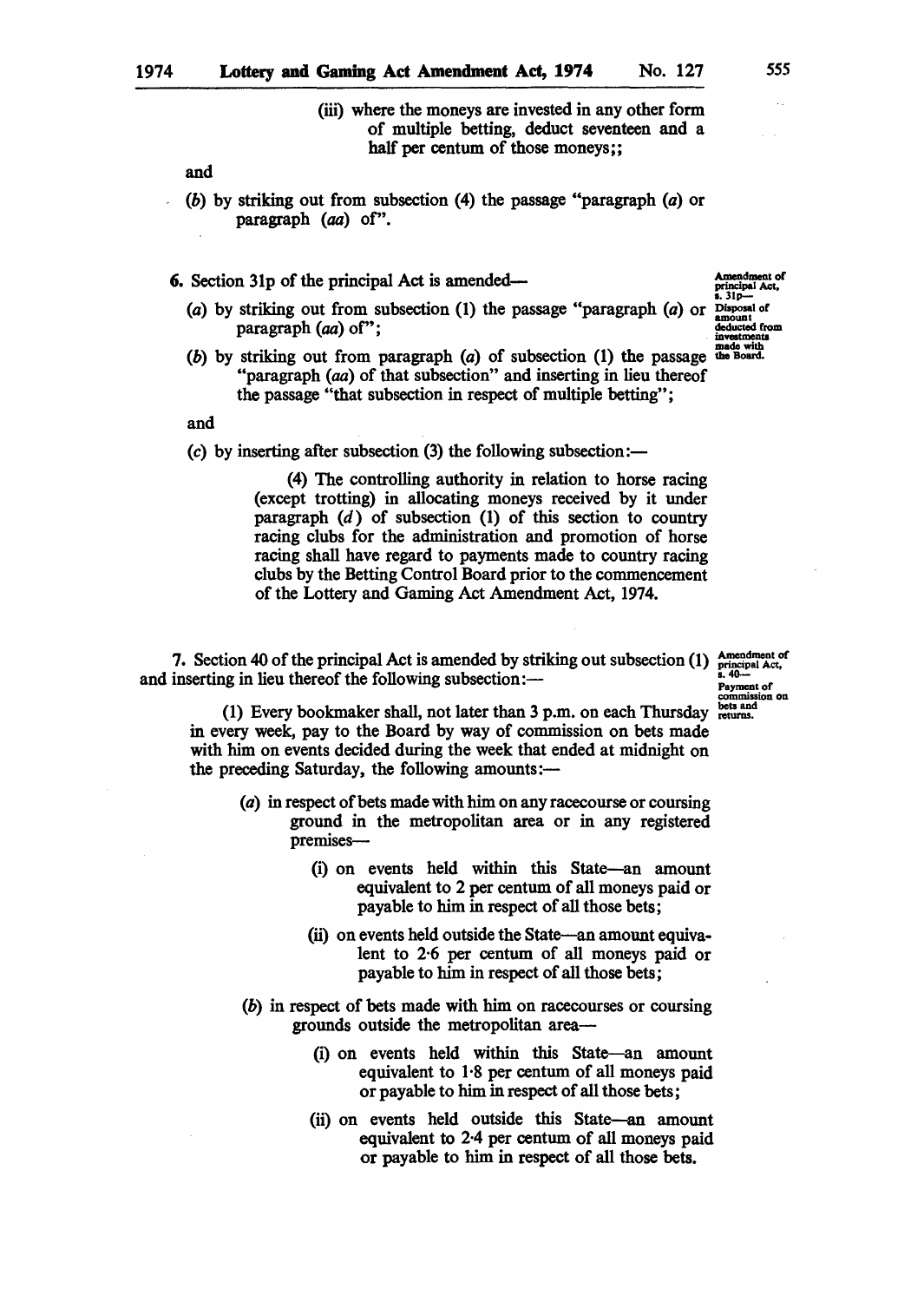Amendment of<br>neigdinal Act principal Act,<br>s. 41---Application of commission,

8. Section 41 of the principal Act is amended-

- (a) by striking out subsection (2) and inserting in lieu thereof the following subsection: $-$ 
	- (2) The Board shall apply the commission as follows:—
		- (a) an amount equivalent to  $1.1$  per centum of the total amount of the bets made with bookmakers on events decided on the day· the bets were made shall be paid to the clubs at whose meetings those bets were made;
		- (b) an amount equivalent to  $1 \cdot 1$  per centum of the total amount of the bets made with bookmakers on racecourses and coursing grounds on events decided within the State on a day or days subsequent to the day on which the bets were made shall be paid to the club by which the event was conducted;

and

(c) the balance of the commISSion received by the Board under this section shall be paid to the Treasurer in aid of the General Revenue of this State.;

and

(b) by inserting after subsection (3) the following subsection:—

(4) Out of the commission paid or payable on bets made in registered premises in respect of horse races (other than trotting races) held within South Australia after the thirtieth day of June, 1974, and before the commencement of the Lottery and Gaming Act Amendment Act, 1974, the Board shall apply, in such manner as it thinks fit, the sum of ten thousand dollars for the benefit of country racing clubs, or any of them, and if the aggregate commission paid or payable on such bets does not amount to ten thousand dollars or more, the whole of that commission shall be so applied.

A.meDdment of principal Act,<br>b. 42a---Unlawful<br>betting.

9. Section 42a of the principal Act is amended by striking out subsection (1) and inserting in lieu thereof the following subsections:---

(l) Any person who carries on business as a bookmaker except in accordance with this Part shall be guilty of an offence and liable to a penalty not exceeding two thousand five hundred dollars or imprisonment for six months.

(la) Any person who bets with a bookmaker on the result of any racing or coursing event except in accordance with this Part shall be guilty of an offence and liable to a penalty not exceeding five hundred dollars or imprisonment for three months.